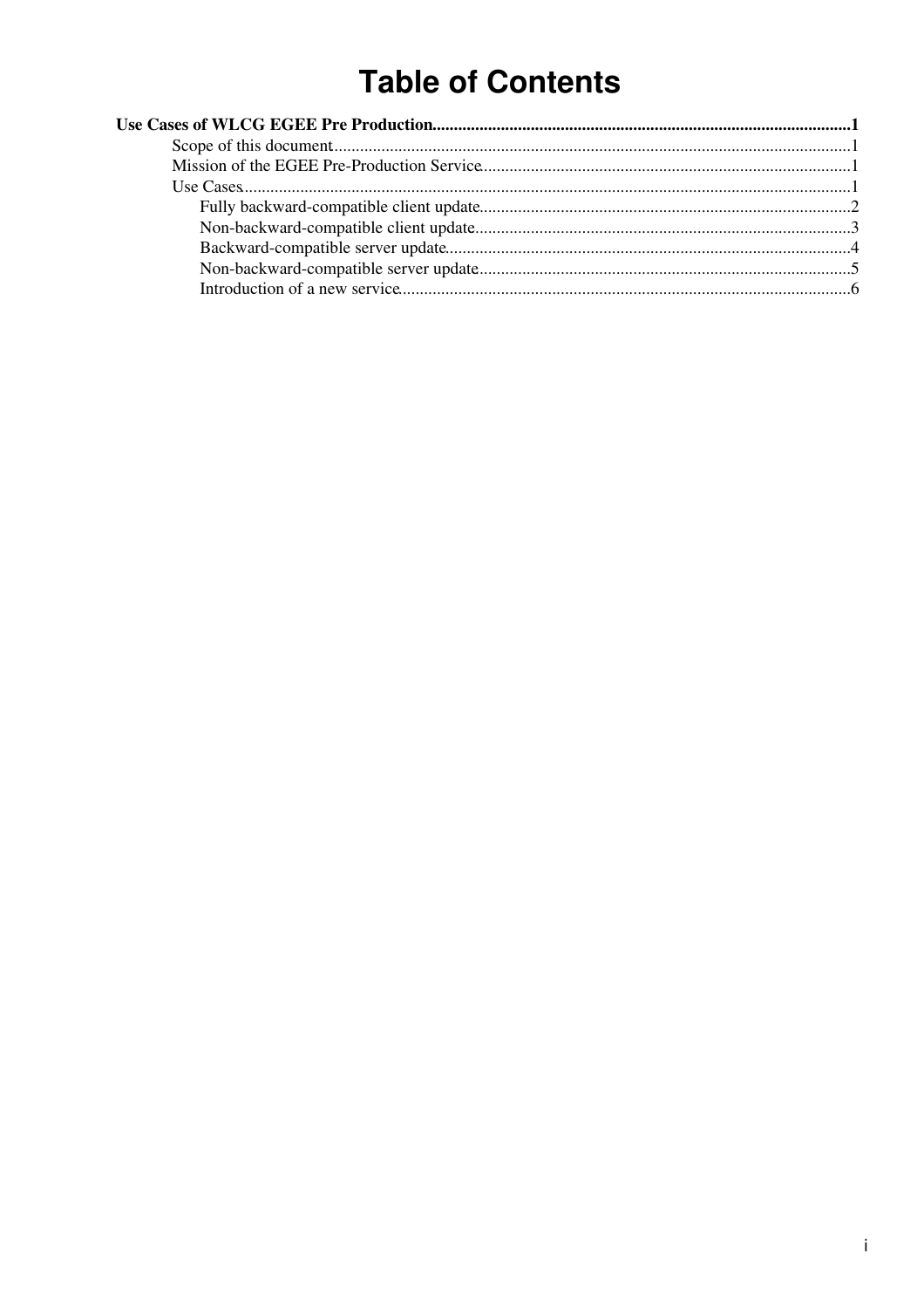# <span id="page-1-0"></span>**Use Cases of WLCG EGEE Pre Production**

# <span id="page-1-1"></span>**Scope of this document**

This page describes use cases, workflows and high-level interactions between sites, operators and Virtual Organisation in the context of the WLCG/EGEE preproduction.

It is addressed to VO managers, ROC managers, site managers in the pre-production orbit, and members of the middleware certification and release teams (SA1/SA3).

Since this document provides guidelines for the communication among different partners involved at various titles in the pre-production activity, its final version, as well as each major revision, must be subject to the approval of representatives of:

- VOs interested/involved in the pre-production activity.
- Operation teams (SA1)
- Certification and Release teams (SA3)
- EGEE ROC Managers

Minor changes, namely those dealing with purely technical details, may be decided by the Pre-Production Coordination and notified to the concerned partners.

# <span id="page-1-2"></span>**Mission of the EGEE Pre-Production Service**

The EGEE Pre-Production provides access to grid services in preview to WLCG/EGEE interested users, in order to test, evaluate and give feedback to changes and new features of the middleware.

In addition to that, the pre-production extends the middleware certification activity, helping to evaluate deployment procedures, [inter]operability and basic functionality of the software against operational scenarios reflecting real production conditions

This document covers the first of these aspects, highlighting the four basic use cases of the preproduction as they are perceived by users from the VOs. These cases correspond to the four possible type of software upgrade which users and site administrators can be called to cope with.

# <span id="page-1-3"></span>**Use Cases**

The pre-production offers, in general, previews of new middleware functionalities to interested users.

Two major classes of previews are supported :

- Previews of client tools (changes/additions affecting Worker Nodes, User Interfaces, VOBOXes)
- Previews of grid services (a.k.a. *pilot* or *experimental* services)

New versions of both client tools and middleware services are made available and selectable to users from the VOs in the production environment (using the production information system and accessing production resources).

For the clients this happens in a semi-automated way, and users from any supported VOs can make use of the new versions.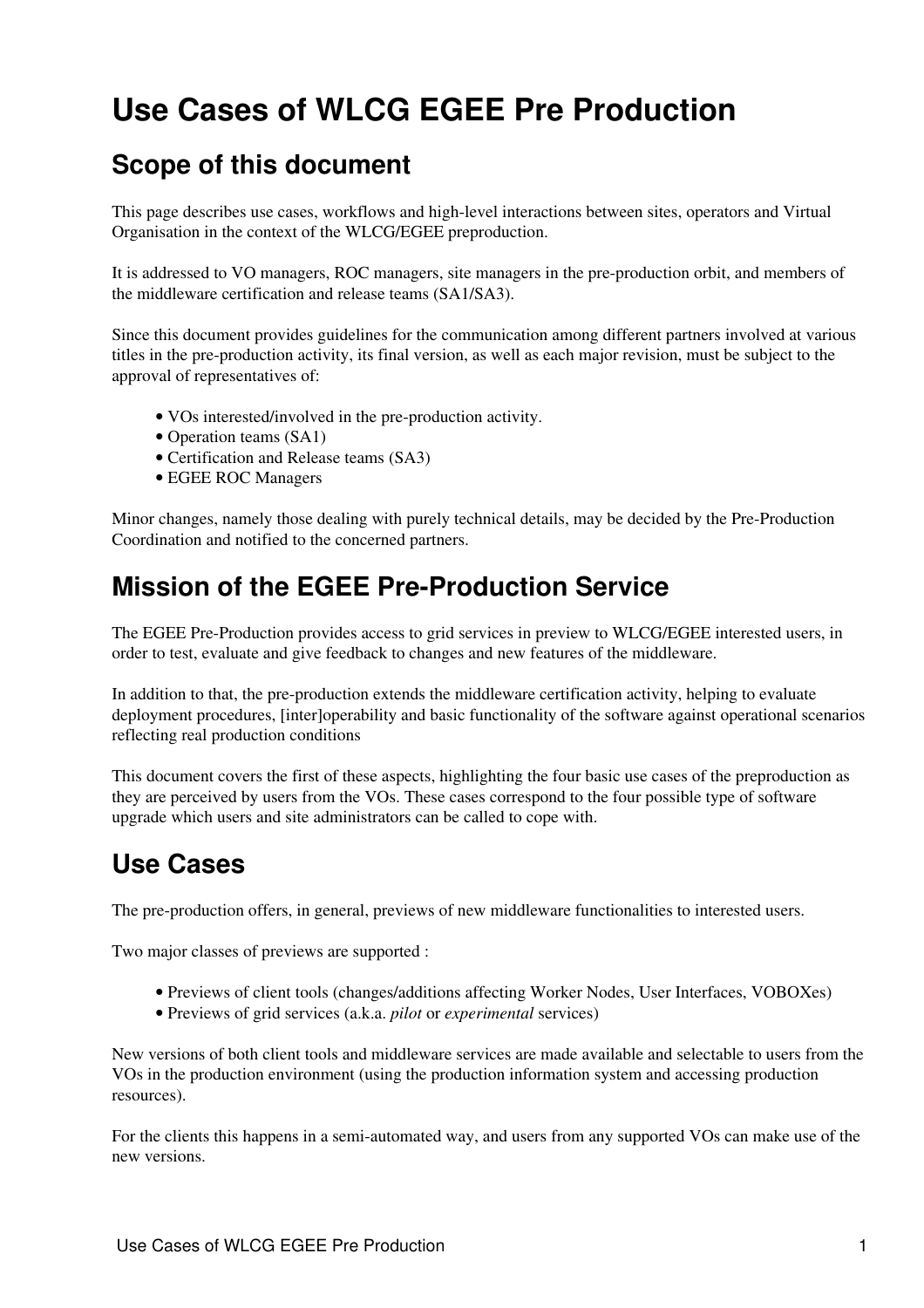Preview instances of grid services, on the contrary, are created only on-demand, meaning that supported user scenarios, scope and goals of each pilot have to be agreed in advance between the interested VOs and the PPS. Every EGEE VOs are welcome to submit proposal for new testing to be done either by direct contact to [pps-suppor@cernNOSPAMPLEASE.ch](mailto:pps-suppor@cernNOSPAMPLEASE.ch) or via one of the weekly WLCG/EGEE operations meeting [The](http://indico.cern.ch/categoryDisplay.py?categId=258) [WLCG/EGEE Operations Meeting](http://indico.cern.ch/categoryDisplay.py?categId=258) and the [WLCG Service Coordination Meeting](http://indico.cern.ch/categoryDisplay.py?categId=654)

In other words, there are no more permanent instances of every services available by default to users as it used to be the case in the previous implementation of the PPS.

## <span id="page-2-0"></span>**Fully backward-compatible client update**

Definition: By *backward compatible client update* we mean specifically those clients updates where no variables (e.g. YAIM variables) are to be changed and **no new variables** are added to configuration (\*).

A predominant fraction of client updates falls in this category, the notable characteristics of which are:

- New clients are compatible with old servers
- Updates often related to bug fixes ime-to-production is more important for VOs
- Empty set of configuration instructions in release notes extended test of release notes in PPS not needed

The new clients are distributed, possibly **before the certification is complete**, to collaborating sites **in production**, and made available for the VOs to test. As a preconditions to be distributed, the software must have passed a first round of basic certification tests although the full certification process my be not completed yet. The patches in certification that have reached this level of "maturity" are identified and flagged (\*) by SA3.

The installation of new clients at the sites does not affect the existing production instances, so that, the site is still fully functional for the production work.

These "preview" installations inherit the same local settings used by the production clients (e.g. environment settings in profile.d).

There is a dedicated tag in the production information system (using the attribute

GlueHostApplicationSoftwareRunTimeEnvironment ) to announce that a site supports these non-certified releases.

The distribution, installation and publishing of independent versions of clients is handled by a [centralised](https://twiki.cern.ch/twiki/bin/view/LCG/WnTarOnSiteUsage) [mechanism](https://twiki.cern.ch/twiki/bin/view/LCG/WnTarOnSiteUsage).

The "live" map of the distribution of new versions over the various sites is available in a web page in the pre-production website. Users from the VOs are able to select the desired version using a particular requirement in the jdl. This feature is available by default only to users submitting **through the gLite WMS**. Jobs submitted bypassing the WMS will use instead the standard "production" version of the clients.

The deployment of a new client version in pre-production starts when the *release manager* (from SA3) decides that a patch in certification (Status="In certification") can be "moved" to this deployment area. As a consequence of this decision, the following actions are triggered and carried-out **in parallel with the standard certification**

- 1. Creation of the tarball
- 2. Distribution to the sites (ideally using a SAM job)
- 3. Local testing at the sites (ideally using a SAM job)
- 4. Publication of the tag in the information system ideally using the same SAM job and through the *lcg-ManageVOTag* command)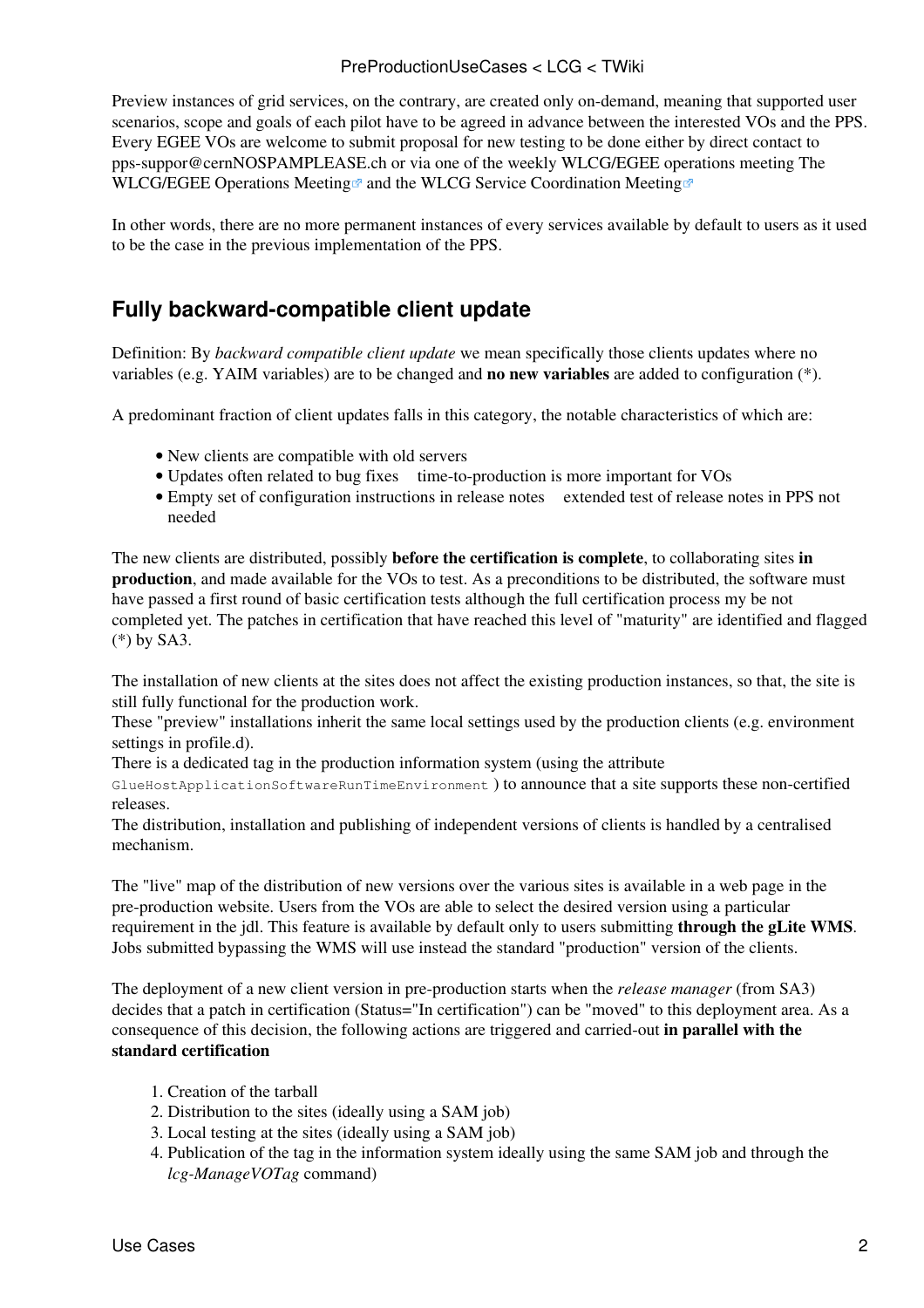- 5. Update of the "release bulletin" documenting the versions available at the various sites (this can be done automatically on the PPS web site based on the information extracted from Savannah)
- 6. General notification to potentially interested subjects (e.g. broadcasts to VOs and ROCs).
- Personal notification to specifically interested subjects (e.g. the originator(s) of the bug(s)/request(s) 7. fixed by a patch released) with the invitation to verify the provided solution.

Immediately after the deployment of a new client version, a dedicated public channel is made available to users to provide feedback. The feedback provided is taken into account within the parallel certification process and eventually it is propagated and summarised in the release notes. In particular the release notes mention explicitly the case in which **no feedback** was provided.

After the parallel certification and preview phases are completed, if the release notes are confirmed not to contain any special configuration information, and limited to the platforms on which an installation test was done in certification, the release is deployed in production with no further deployment testing.

In the next sections the supported update/addition schemes are detailed.

### <span id="page-3-0"></span>**Non-backward-compatible client update**

Definition: client updates where interventions on the environment or extra configuration is needed.

The relevant characteristics of this category of updates are:

- Updates often related to new features ime-to-production must comply to VO schedules but not dramatic from the service point of view
- Configuration instructions may be needed in release notes pre-deployment test of release notes is needed
- New clients are still compatible with old servers. The case of incompatibility is dealt with together with the case of [non backward compatible server update](https://twiki.cern.ch/twiki/bin/edit/LCG/NBCServer?topicparent=LCG.PreProductionUseCases;nowysiwyg=1)

From the VO perspective the way this use case works is exactly the same as the previous one, with some considerations needed.

A local configuration actions are in general needed, the new clients cannot be simply "pushed" to the sites by the deployment team as in the previous case. So a longer elapsed time for deployment has to be expected.

In fact the operations to be performed after the decision to deploy the client in preview is taken are:

- 1. *Creation of the tarball*
- 2. Distribution of the client to a number of selected production sites (PP "Silver" partners) (ideally using a SAM job)
- 3. Local configuration of the clients at the sites
- 4. *Local testing at the sites (ideally using a SAM job)*
- *Publication of the tag in the information system (ideally using the same SAM job and through the* 5. *\_lcg-ManageVOTag* command)\_
- *Update of the "release bulletin" documenting the versions available at the various sites (this can be* 6. *done automatically on the PPS web site based on the information extracted from Savannah)*
- 7. *General notification to potentially interested subjects (e.g. broadcasts to VOs and ROCs)*
- *Personal notification to specifically interested subjects (e.g. the originator(s) of the bug(s)/request(s)* 8. *fixed by a patch released) with the invitation to verify the provided solution*

The pilot is meant to allow the functionality testing, whereas the deployment test in the PPS infrastructure, based on YAIM and release notes is focused on several deployment scenarios (OS, architectures). The two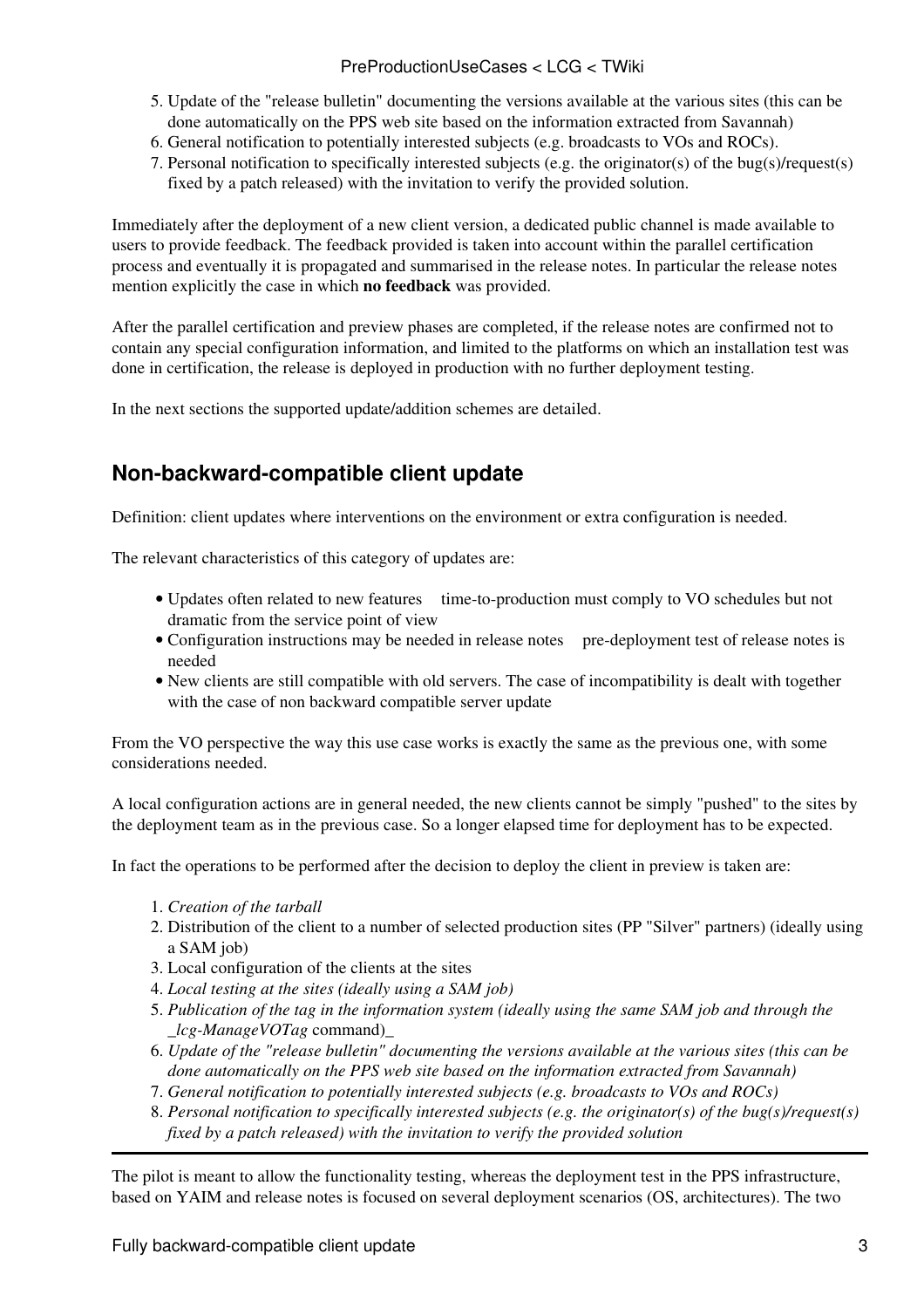activities run in parallel.

## <span id="page-4-0"></span>**Backward-compatible server update**

#### *Definition*

With *backward-compatible (BC) server update* we mean updates that are compatible with the existing clients and don't introduce new functionalities. No changes in database schema. Backward compatible updates can in general be rolled back with not relevant information loss. A further distinction in this category is done between *minor* and *major* service updates

Minor: The following conditions have to be *all* true in order to consider an update as "minor"

- no new configuration parameters anywhere (neither in YAIM nor into component-specific configuration files)
- less than 2 "major" plus 5 "normal" bug fixes (according to the severity assigned by the EMT).
- the changes introduces correspond to not more than 2 man-days of programming (this assertion has to be validated by the release manager via a specific attribute in Savannah)
- not significant operational changes are introduced for the service administrators

Major: when any of the above conditions is false.

#### *General policies*

Pilot services (aka experimental services) are eventually set-up and run in production upon agreement of the concerned parts (VO, development, certification and operation teams). The purpose of the pilot is to speed-up the process of delivering to production a fully certified and functional service. In this view it is recommendable to set up and upgrade the pilot services using only certified software. Exceptions to this rule may be decided by the concerned parts for justified opportunity reasons. The use of non-certified software in the pilots has however to be justified, documented and recorded in order to safe-guard the reproducibility of the working environment and the integrity of the future releases.

In both major and minor cases, pilot services are set-up and run in production by a number of selected partner sites identified as *PP "Gold" partners*. VOs get explicitly involved in the activity only in case of major updates. In case of minor updates the pilot activity is kept internal to the service infrastructure .

Pilot services for **minor updates** will be operated in production for 1 week. No artificial or focused "solicitation" of the service will be created. Only standard production activity + monitoring. In this case, running the pilot will be exactly like running the production service. The only extra commitment requested to the supporting production site is the awareness that the service is still experimental, so a prompt reaction is requested in case of problems in order to roll-back.

For **major updates** a preliminary negotiation between VOs, deployment teams and sites is necessary in order to agree on terms and conditions of the pilot activity. The negotiation is chaired and followed-up by the preproduction coordination team. The different phases of this negotiations consist into:

- identify suitable candidate sites among the PP Gold partners (or volunteers)
- provide information about the new features to the VOs and letting them express their interest into participating to the pilot activity. This is done through several channels, e.g. announcement during WLCG/EGEE Operations meeting; broadcast to VO Managers; direct communication to Experiment Integration and Support team (EIS).
- restrict (eventually) the rose of candidates/options and call a meeting to kick-off the deployment activity, During this meeting an agreement has to be reached about the timeline of the site to set-up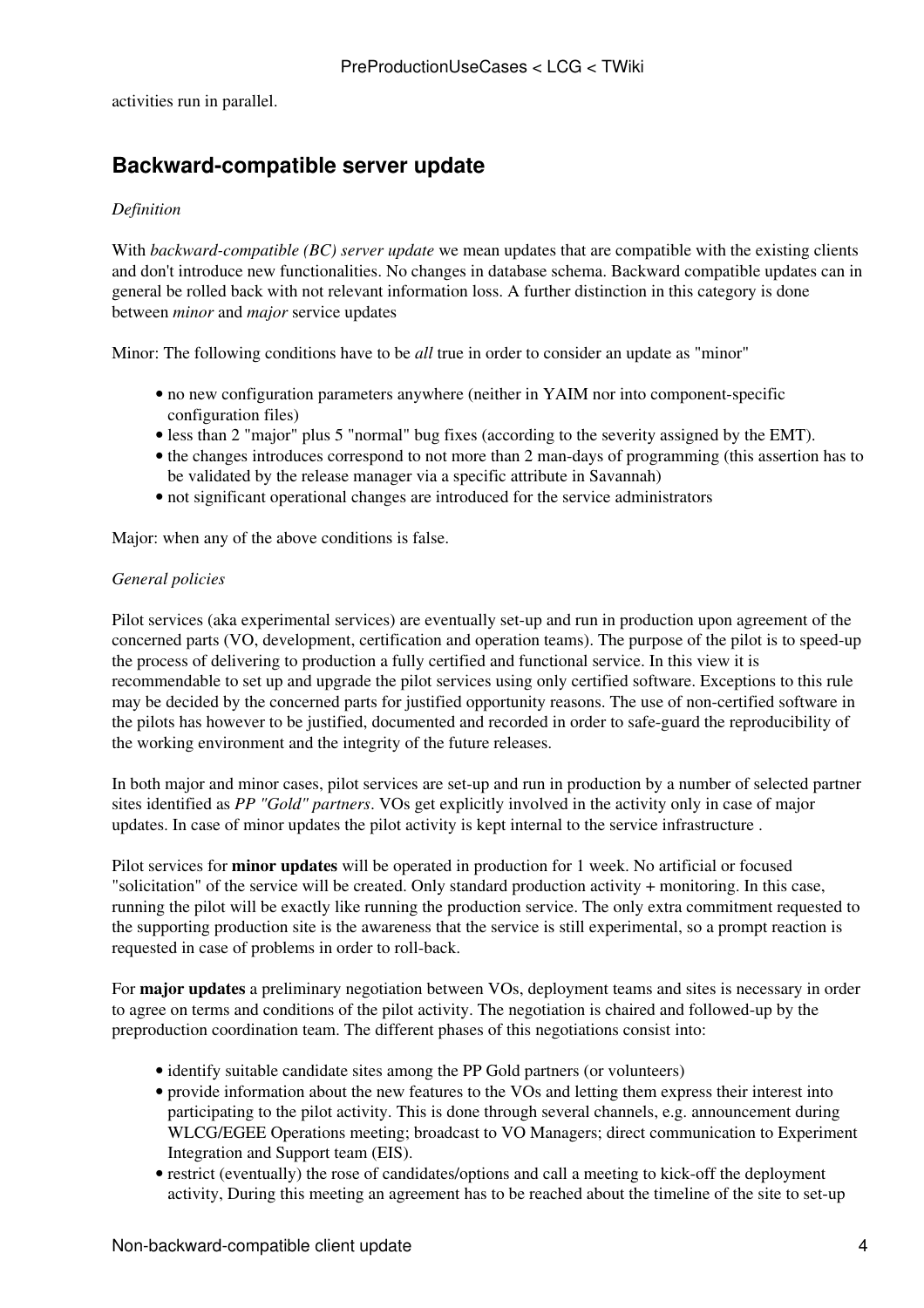#### PreProductionUseCases < LCG < TWiki

the service (e.g. 1 week) and the VO to give feedback (e.g. 2 weeks). Eventually the VOs may ask to be able to identify and select the sites providing the pilot services via jdl.

Once the pilot is started reminders for feedback are regularly sent to the VOs by the preproduction coordination.

The feedback provided by the VOs is taken into account, followed-up and eventually summarised and propagated the release notes by the release team.

In case no VOs commit to be active on the pilot service, or no feedback is received within the agreed timeline, the pilot service is evaluated with the same success criteria in use for the minor updates, and the decision to go to production is made internally by the operations team. In that case the release notes mention explicitly that **no feedback from users** was received during the pilot service.

As part of the preproduction service, deployment test of the update over significant deployment scenarios are run in parallel and separately from the pilot activity.

In case of updates to the services needed to fix critical bugs in production or security vulnerabilities the aforesaid policies may be overruled by joint decision of the EMT and PPS coordination.

### <span id="page-5-0"></span>**Non-backward-compatible server update**

#### *Definition*

With *non-backward-compatible (NBC) server update* we indicate all updates not in the previous categories. e.g.

- not compatible/usable with existing clients need for a coordinated client update
- changes in the schema of the databases in back-end
- roll-back impossible or only partially achievable

#### *General policies*

The definition of this kind of pilots is highly variable and dependent on the use cases. In some cases more than one site will have to be involved, e.g. providing client and server previews. These updates will be treated on case basis.

Sites willing to support this pilot activities (PP "Platinum" partners) should have the expertise and the preparation to handle possible perturbation to the production environment. Throughout the duration of the preproduction activity, these sites must assure

- almost exclusive focus on the pilot activity
- concentration in time
- effective interaction with coordination and users

The mechanism to start and operate a pilot as well as the communication among the teams involved and the VOs is the same protocol defined for major backward compatible service upgrades, with possible changes to timescales due to the peculiarity of these events

#### For example:

• developers may be called to participate to the pilot kick-off meetings, in order to give hints and advices to involved sites, VO representatives, release manager, preproduction manager